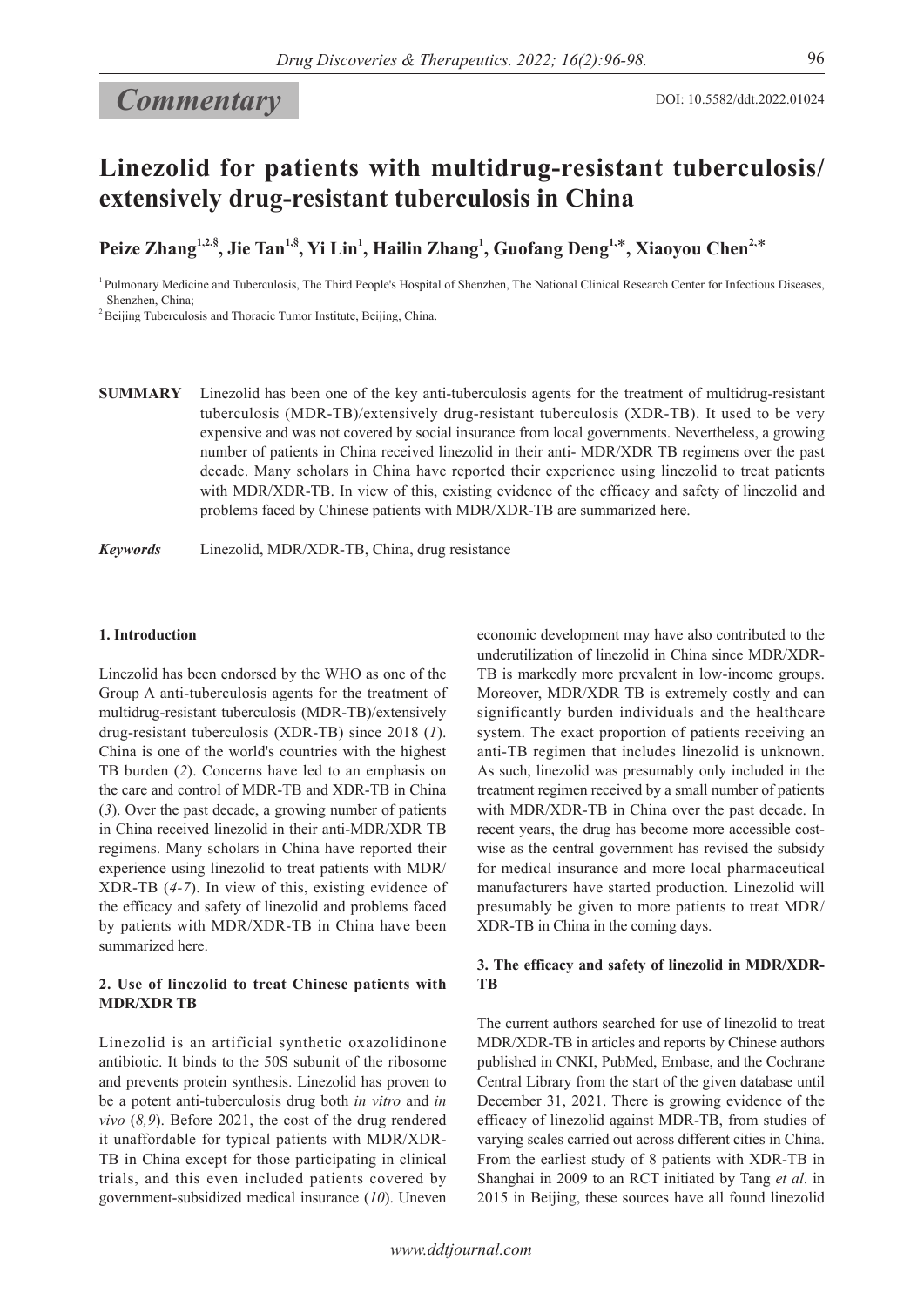to be efficacious against MDR/XRD-TB (*4,11*). A recent multi-center study on administration of bedaquiline in a regimen to treat MDR/XDR-TB in China found that more than 90% of patients administered linezolid in that regimen were also administered bedaquiline (*12*). The high rate of culture conversion further demonstrated the efficacy of linezolid combined with bedaquiline. The potential efficacy of linezolid against MDR/XDR-TB was evident even in a small group of pediatric patients (*7*). A prospective non-randomized controlled single center trial conducted by the current authors' team found no difference in treatment outcomes between patients with MDR/XDR-TB receiving or not receiving bedaquiline in a regimen that included linezolid (*6*). The most commonly used dose of linezolid in these regimens was 600 mg/d, though this was sometimes reduced to 300 mg/d due to linezolid -related toxicity (*6,12*). All of these studies noted an average two- to three-month sputum culture conversion rate of more than 80% within six months from the initiation of treatment (*6,12,13*). Patients receiving linezolid were more likely to have favorable treatment outcomes compared to those not receiving linezolid (*13*).

Adverse events are believed to be associated with the dose and duration of treatment, which are consistent with the international literature (*14-16*). Frequently reported adverse reactions to long-term use of linezolid are peripheral neuropathy, anemia, and thrombocytopenia, which are the main risk factors for reduced patient compliance and discontinuation of treatment. Optimizing both the dose and duration of treatment to improve the antibiotic's tolerability profile is a major focus for larger scale studies in the future. At present, the prospective efficacy of linezolid in China is supported mainly by small-scale studies. Randomized controlled studies on a massive scale need to be conducted to accumulate more evidence. Numerous clinical studies in China are recruiting patients with MDR/XDR-TB to receive a treatment regimen including linezolid (NCT: ChiCTR:2000032298, ChiCTR:2100042287, and ChiCTR:210004593) (*17*). These studies are expected to yield more definitive clinical findings.

#### **4. Resistance to linezolid**

Findings from *in vitro* testing and molecular testing have indicated that only a small percentage (4.5-5.6%) of patients with MDR/XDR-TB in China exhibited linezolid resistance; this resistance was mainly caused by alterations to the specific linezolid binding site (*18,19*). A study of 399 isolates from southwest China revealed that 4 were linezolid-resistant and 2 carried mutations in the *rplC* gene (*19*). Another study of 93 isolates reported that 5 were linezolid-resistant; only 2 (40.0%) were found to contain the Cys154Arg allele in the *rplC* gene (18). In a multi-center study involving the use of bedaquiline and linezolid in 277 patients, 115 patients with prior linezolid exposure yielded 19 isolates (6.9%) exhibiting linezolid resistance. Genetic mutations were observed in 10 (52.6%, 10/19) linezolidresistant isolates, the most prevalent of which was a Cys154Arg (36.8%, 7/19) substitution within ribosomal protein L3 (*20*). A subsequent study of nationwide drug resistance surveillance in China revealed linezolid resistance in 15 (3.8%) of 391 culture-positive specimens (*21*). Notwithstanding the low resistance rate, induced linezolid resistance caused by intermittent administration as a result of drug cost and adverse reactions remains a major concern in China in the coming future.

#### **5. Conclusion**

In the face of the limited number of new drugs to treat MDR/XDR-TB, a regimen that includes linezolid will remain an important weapon to treat MDR/XDR-TB in China over the next few decades. Considering the importance of linezolid, precision dosage and close monitoring of treatment are vital to achieving optimal drug efficacy and balancing its tolerability profile. These efforts will benefit more patients with drug-resistant TB and reduce community transmission.

#### *Funding*: None.

*Conflict of Interest*: The authors have (author has) no conflicts of interest to disclose.

## **References**

- 1. World Health Organization. Rapid communication: Key changes to treatment of multidrug‐and rifampicin‐resistant tuberculosis (MDR/RR‐TB). Geneva: World Health Organization, 2018.
- 2. World Health Organization. Global tuberculosis report 2021. Geneva: World Health Organization, 2021.
- 3. Chen B, Bao H, Chen X, Liu K, Peng Y, Wang W, Wang F, Jiang J, Xu B. Identification and attribute analysis of key stakeholders who influence multidrug-resistant tuberculosis prevention and control in China. Infect Dis Poverty. 2021; 10:108.
- 4. Tang S, Yao L, Hao X, Zhang X, Liu G, Liu X, Wu M, Zen L, Sun H, Liu Y, Gu J, Lin F, Wang X, Zhang Z. Efficacy, safety and tolerability of linezolid for the treatment of XDR-TB: A study in China. Eur Respir J. 2015; 45:161-170.
- 5. Zhu H, Guo SC, Liu ZQ, Wang B, Fu L, Chu NH, Lu Y. Therapeutic drug monitoring of cycloserine and linezolid during anti-tuberculosis treatment in Beijing, China. Int J Tuberc Lung Dis. 2018; 22:931-936.
- 6. Fu L, Weng T, Sun F, Zhang P, Li H, Li Y, Yang Q, Cai Y, Zhang X, Liang H, Chen X, Wang Z, Liu L, Zhang W, Deng G. Insignificant difference in culture conversion between bedaquiline-containing and bedaquiline-free alloral short regimens for multidrug-resistant tuberculosis. Int J Infect Dis. 2021; 111:138-147.
- 7. Zhang Z, Cheng Z, Liu Q, Shang T, Jiang L, Fu Z, Zhu K, Wang X, Chen J, Xu H. Safety of longer linezolid regimen